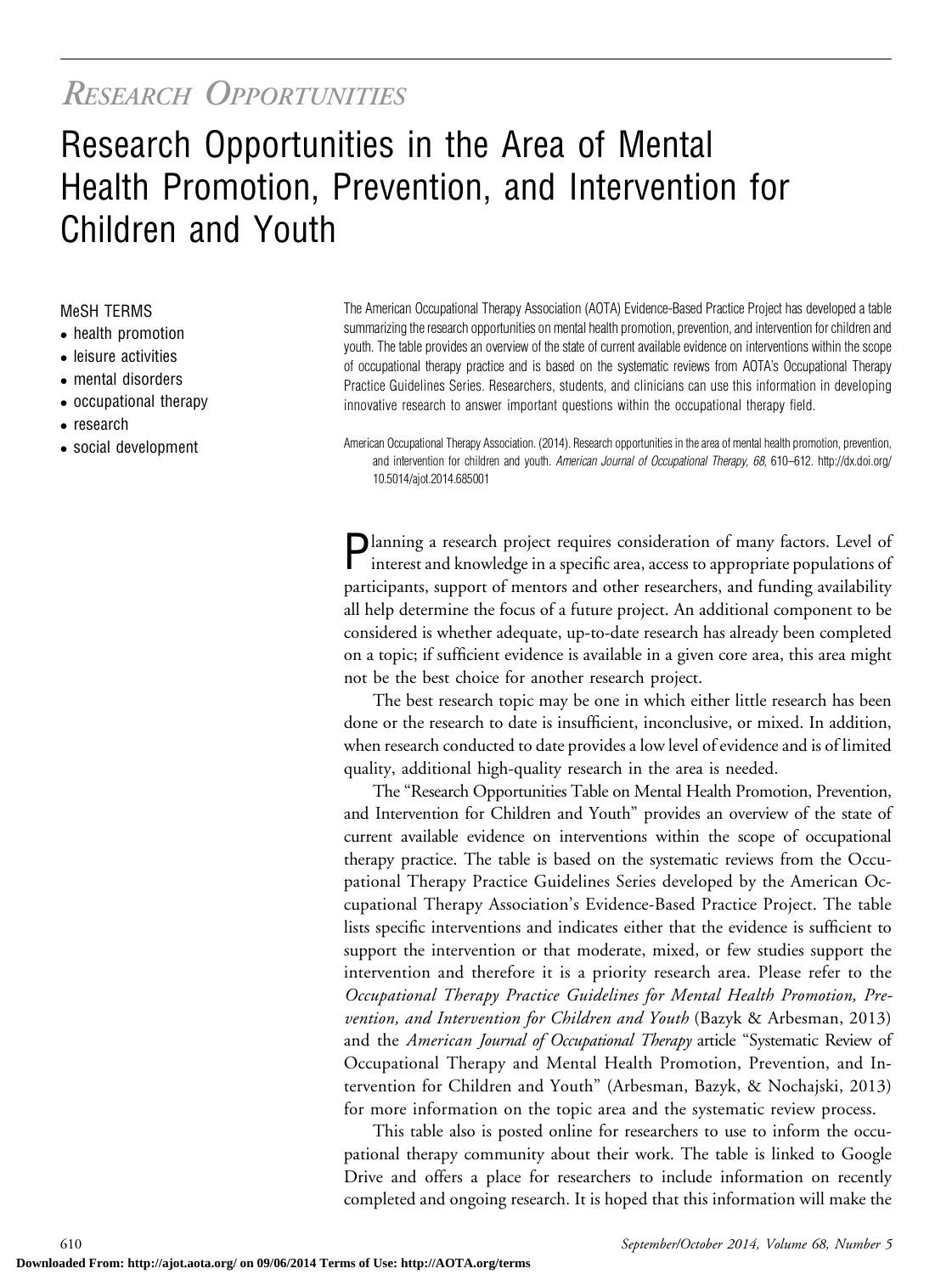#### Research Opportunities Table on Mental Health Promotion, Prevention, and Intervention for Children and Youth

| Theme                         | Specific Intervention                                                                                                                                                                                                                                        | Strength of Evidence                          |
|-------------------------------|--------------------------------------------------------------------------------------------------------------------------------------------------------------------------------------------------------------------------------------------------------------|-----------------------------------------------|
|                               | Tier I: Universal mental health promotion and prevention services                                                                                                                                                                                            |                                               |
| Social skills                 | Whole-school and emotional learning programs to improve social and emotional skills<br>After-school programs incorporating a goal of social skills to improve social behaviors and reduce<br>problem behaviors                                               | Research sufficient<br>Research sufficient    |
|                               | School-based bullying prevention programs to prevent bullying and victimization                                                                                                                                                                              | Research sufficient                           |
|                               | Problem-solving skills to improve coping behavior                                                                                                                                                                                                            | Research sufficient                           |
|                               | Problem-solving skills to improve peer interaction in preschool-age children                                                                                                                                                                                 | Priority research area                        |
|                               | Parent education to improve child compliance                                                                                                                                                                                                                 | Priority research area                        |
|                               | Parent education as part of a multicomponent school program to prevent aggressive behaviors in<br>at-risk kindergartners                                                                                                                                     | Priority research area                        |
| Health promotion              | School-based stress management programs for Grades 3–8 to reduce stress and improve<br>coping skills                                                                                                                                                         | Research sufficient                           |
|                               | Mental health literacy programs for adolescents to improve knowledge and attitudes about<br>mental illness                                                                                                                                                   | Priority research area                        |
|                               | Back education program for elementary school children to improve back posture while lifting<br>objects and carrying backpacks                                                                                                                                | Priority research area                        |
|                               | Yoga to improve physical fitness and cardiorespiratory health                                                                                                                                                                                                | Priority research area                        |
|                               | Yoga to reduce negative behaviors in response to stress                                                                                                                                                                                                      | Priority research area                        |
|                               | School-based programs to improve self-efficacy                                                                                                                                                                                                               | Priority research area                        |
| Play, recreation, and leisure | Participation in performing arts programs to improve social interaction and social skills<br>Use of recreation facilitators in after-school programs to increase participation in physical activity                                                          | Research sufficient<br>Priority research area |
|                               | Participation in performing arts programs to reduce emotional problems                                                                                                                                                                                       | Priority research area                        |
|                               | Team-building activities during physical education to improve self-concept                                                                                                                                                                                   | Priority research area                        |
|                               | Teaching of cooperation skills to elementary school children to increase cooperation and reduce<br>competitive behaviors                                                                                                                                     | Priority research area                        |
|                               | Skill-based activity groups to reduce involvement with the legal system                                                                                                                                                                                      | Priority research area                        |
|                               | Skill-based activity groups to improve behavioral outcomes                                                                                                                                                                                                   | Priority research area                        |
|                               | Participation in performing arts programs to improve social interaction and social skills                                                                                                                                                                    | Priority research area                        |
|                               | Tier II: Targeted mental health services                                                                                                                                                                                                                     |                                               |
| Social skills                 | Social skills training for disliked or rejected children and adolescents to improve social interaction,<br>peer acceptance, and social standing                                                                                                              | Research sufficient                           |
|                               | Social skills programming for at-risk, aggressive, or antisocial children and adolescents to improve<br>attention to tasks, peer interaction, and prosocial behaviors and to reduce aggressive, delinquent,<br>and antisocial behaviors                      | Research sufficient                           |
|                               | Social skills programming for children and adolescents with learning disabilities and ADHD to<br>improve communication and social and functional skills and reduce problem behaviors                                                                         | Research sufficient                           |
|                               | Social and life skills programs for children with intellectual impairments and developmental delays<br>to improve life skills, conversation turn taking, initiation of social interaction, self-management,<br>and compliance and decrease problem behaviors | Research sufficient                           |
|                               | Parenting programs for teenage mothers and their children to improve mother-infant interaction<br>and parental attitudes and knowledge, maternal mealtime communication, self-confidence,<br>and identity                                                    | Research sufficient                           |
| Health promotion              | Yoga for adolescents with irritable bowel syndrome to reduce gastrointestinal symptoms                                                                                                                                                                       | Research sufficient                           |
|                               | A program of yoga, massage, and relaxation for children with behavioral difficulties to improve<br>self-confidence and increase communication                                                                                                                | Priority research area                        |
|                               | A guided imagery program combined with coping strategies for withdrawn or rejected first graders<br>to increase socialization                                                                                                                                | Priority research area                        |
|                               | A multicomponent training program for children and adolescents with asthma to improve knowledge<br>of asthma and internal locus of control and to decrease days off of school                                                                                | Priority research area                        |
|                               | Yoga for youth with Type 2 diabetes to increase weight loss and self-esteem                                                                                                                                                                                  | Priority research area                        |
|                               | An activity-based group intervention for siblings of children with cancer to improve cancer-related<br>knowledge, mood, and communication skills                                                                                                             | Priority research area                        |
| Play, recreation, and leisure | Play groups for abused or neglected children to improve play skills, self-esteem, and positive<br>feelings and to reduce solitary play and behavior problems                                                                                                 | Research sufficient                           |
|                               | Play and music for children with intellectual and language impairments to improve social skills<br>and attention to peers                                                                                                                                    | Research sufficient                           |
|                               | Recreation, leisure, and physical education programs for children and adolescents with intellectual<br>disabilities to improve social interaction                                                                                                            | Research sufficient                           |